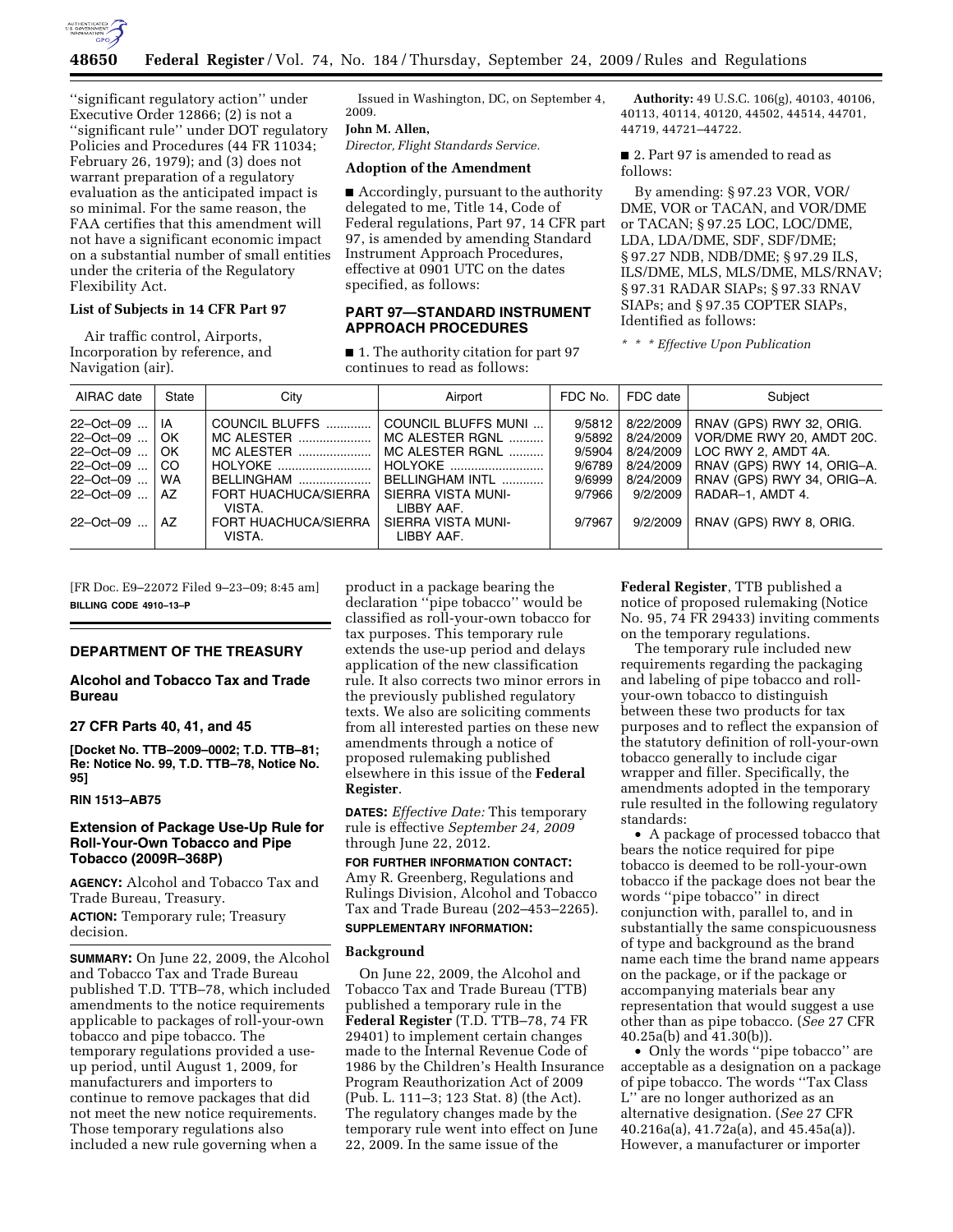may, until August 1, 2009, continue to remove packages of pipe tobacco that bear the designation ''Tax Class L'', if such packages were in use prior to April 1, 2009. (*See* 27 CFR 40.216c(a), 41.72c(a), and 45.45c(a)).

• Only the words ''roll-your-own tobacco'', ''cigarette tobacco'', ''cigar tobacco'', ''cigarette wrapper'', and ''cigar wrapper'' are acceptable as designations on a package of roll-yourown tobacco. The words ''Tax Class J'' are no longer authorized as an alternative designation. (*See* 27 CFR 40.216b(a), 41.72b(a), and 45.45b(a)). However, a manufacturer or importer may, until August 1, 2009, continue to remove packages of roll-your-own tobacco that bear the designation ''Tax Class J'', if such packages were in use prior to April 1, 2009. (*See* 27 CFR 40.216c(a), 41.72c(a), and 45.45c(a)). In addition, a manufacturer or importer may, until August 1, 2009, remove rollyour-own tobacco for which the appropriate designation is ''cigar tobacco,'' ''cigarette wrapper,'' or ''cigar wrapper'' even if the packages of such products do not meet the requirements of §§ 40.216b, 41.72b, or 45.45b. (*See* 27 CFR 40.216c(b), 41.72c(b), and 45.45c(b)).

In the preamble to T.D. TTB–78, we set forth the rationale for these regulatory changes. Among other points, we noted that the tax increases adopted in section 701 of the Act resulted in a significant difference in the rate of tax imposed on pipe tobacco (\$2.8311 per pound) and the rate of tax imposed on roll-your-own tobacco (\$24.78 per pound); prior to the amendments made by the Act, the two rates were the same. Because of the revenue implications resulting from the tax rate changes, we stated that we are currently evaluating analytical methods and other standards to differentiate between the two products for tax purposes, as the current regulations contain no such standard beyond a repeat of the statutory definitions. We also noted that the definitions of these products require consideration of the packaging and labeling of the product in order to determine its classification. Under 26 U.S.C. 5702(n), the term ''pipe tobacco'' means any tobacco which, because of its appearance, type, packaging, or labeling, is suitable for use and likely to be offered to, or purchased by, consumers as tobacco to be smoked in a pipe. Under 26 U.S.C. 5702(o), as amended by section 702 of the Act, the term ''rollyour-own tobacco'' means any tobacco which, because of its appearance, type, packaging, or labeling, is suitable for use and likely to be offered to, or purchased by, consumers as tobacco for making

cigarettes or cigars, or for use as wrappers thereof. Accordingly, due to the incentive for industry members to present roll-your-own tobacco as pipe tobacco in the marketplace (and thus pay the lower tax rate), and due to the inclusion of packaging and labeling as a determining factor in the definitions (and thus classifications) of these products, the packaging and labeling of the products must clearly distinguish one product from the other. The circumstances in which a product is deemed to be roll-your-own tobacco rather than pipe tobacco in the amended texts are intended to ensure that the tax collected on the product is consistent with the way the product is presented to the consumer.

The inclusion of the terms ''cigar wrapper," "cigarette wrapper," and ''cigar filler'' as terms that would be acceptable designations on packages of roll-your-own merely reflects the statutory change to the definition of rollyour-own tobacco. As with the removal of the words ''Tax Class J'' and ''Tax Class L'', the inclusion of these new terms is intended to ensure both that the product clearly conveys the appropriate classification of the product for tax purposes and that the manufacturer and importer can use as a designation a term more specific to the type of product being offered.

The use-up provisions were intended to allow industry members time to comply with these new requirements while, at the same time, minimizing the jeopardy to the revenue.

#### **Comments Received**

In response to Notice No. 95, we have received two comments raising concerns regarding the classification and notice provisions described above, which we believe warrant immediate consideration. The commenters are Kellie L. Newton, who submitted a comment on behalf of the Pipe Tobacco Council, Inc. (''PTC''), and Harold N. Bynum, who submitted a comment on behalf of John Middleton Co. (''JMC''). Both commenters requested that TTB extend use-up periods for the notice and classification-related requirements that apply to pipe tobacco products, asserting that the use-up period in the temporary regulations (that is, to August 1, 2009) gave insufficient time for manufacturers and importers of pipe tobacco to comply with the new requirements.

In its comment, PTC requested that TTB extend the period during which packaging not in compliance with the new regulatory provisions could be used to ''at least May 1, 2010.'' PTC asserted that the existing use-up period would

cause ''substantial irreparable economic harm to the manufacturers and importers of pipe tobacco.'' PTC stated that the 40 days provided ''is not sufficient time for the manufacturers and importers of pipe tobacco to fully comprehend the required packaging and labeling changes, to assess current inventory, and to design, order and receive new packaging or stickers that comply with the required changes.'' PTC stated: (1) It often takes five to six months for companies to introduce new packaging; (2) the existing use-up period could cost the industry as much as \$2,400,000 to obtain and put into use new packaging; (3) extending the use-up to May 1, 2010, would still cause the industry to incur as much as \$1,400,000 in design, packaging, delivery, and labor costs; and (4) additional financial losses would include the loss of existing inventories of packaging that could not be brought into compliance with the new provisions. PTC estimated significant losses to the U.S. economy if manufacturers must stop removing product because of issues arising from the packaging and labeling requirements. The commenter noted that, in the past, TTB has provided for longer use-up periods when it has required the industry to change labels and packages of tobacco products. For example, on June 29, 2000, TTB's predecessor agency, the Bureau of Alcohol, Tobacco and Firearms (ATF) published in the **Federal Register** an extension of a compliance date for the marking of roll-your-own tobacco, thereby adding six months to an original four month use-up period.

In its comment, JMC asserted that the classification and notice requirements are ''unnecessarily burdensome.'' JMC asked that TTB extend the use-up provision related to the notice requirement on pipe tobacco packaging to allow use of existing packaging materials until final rules are adopted. With regard to the classification issue, JMC pointed out that the provisions set forth in §§ 40.25a and 41.30, in which the packaging bears on the classification of the products in question, were not subject to a use-up period in the temporary regulations, and JMC asked that TTB make a use-up provision equally applicable to both the classification and notice-related packaging provisions.

According to JMC, very little of the pipe tobacco packaging on the market on June 22, 2009, met both the new notice and classification-related marking requirements, and there was no indication in the Act that such requirements would be forthcoming. JMC estimated that it will take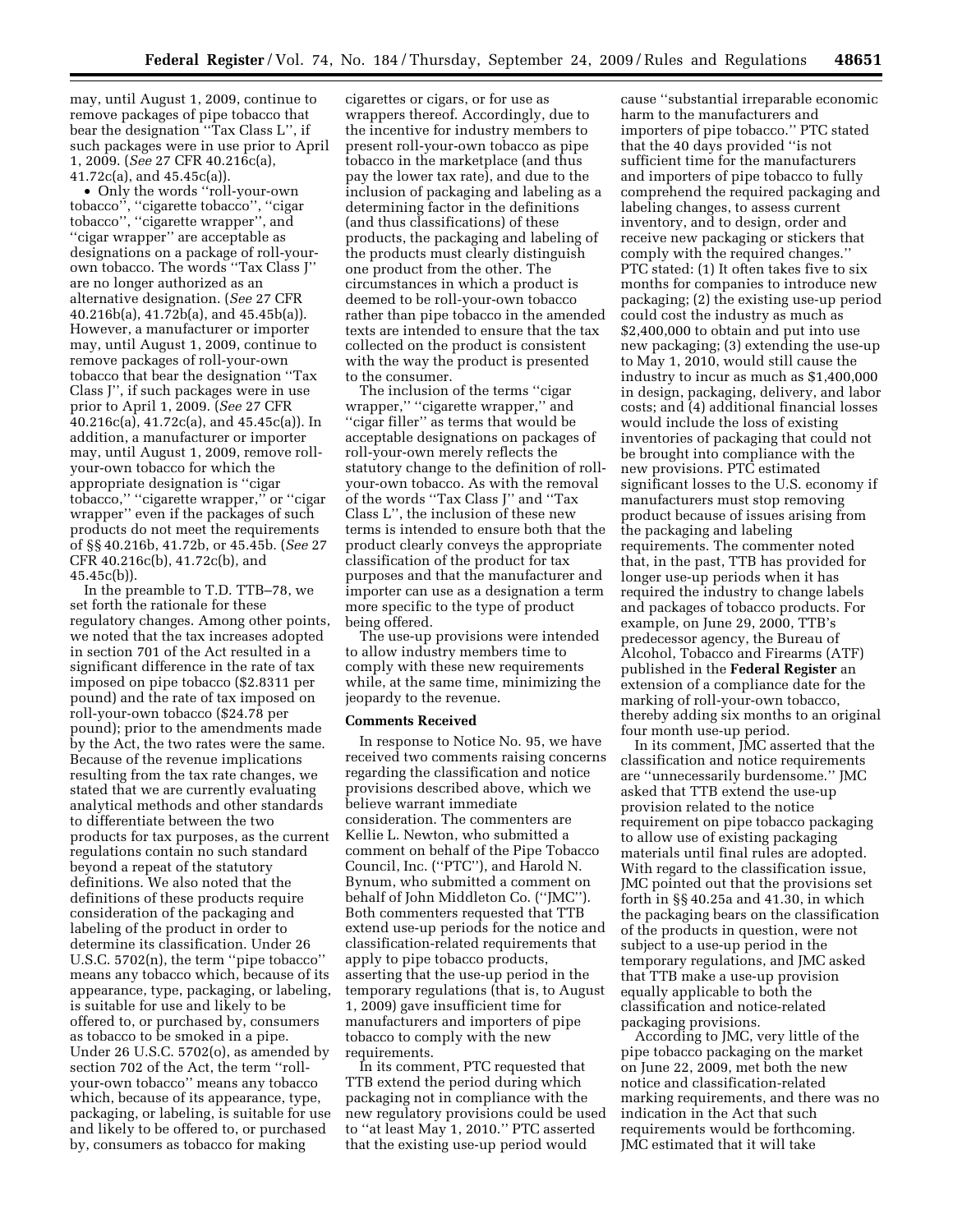approximately three months or more for JMC to develop, print, and move into use new packaging materials, at a cost in excess of \$150,000.00, and JMC further stated that the company will have in excess of one million pieces of packaging materials on hand that will be wasted if the use-up period is not extended. JMC further noted that, for JMC's last packaging change with TTB implications, TTB allowed a one-year use up of its previous packaging. JMC believes the extension of a use-up period until the temporary regulations are finalized through publication of a final rule is need because of the ''fluid nature of rule making'' under which, based on comments received, TTB may make changes to the requirements that would result in yet another packaging change.

In addition to concerns about the length of the use-up period, JMC asserted that it is unreasonable for the new regulations to apply the use-up period only to packages that were in use on April 1, 2009, because manufacturers may have begun using new packaging materials after April 1, 2009, but prior to June 22, 2009, unaware of the impending changes required by the temporary rule. According to JMC, it would be legitimate to restrict the useup provision to products that were marketed as pipe tobacco prior to the passage of the Act.

JMC further asserted that the extension of the use-up provision ''can be done in such a way that the revenue from roll-your-own tobacco products will not be threatened,'' by applying the extension only to products that were marketed as pipe tobacco prior to the passage of the Act. JMC noted that the new regulations also provide that a product will be deemed to be roll-yourown tobacco even if it bears a ''pipe tobacco'' notice if the package or accompanying materials bear any representation that would suggest a use other than as pipe tobacco. JMC believes that this provision, in combination with the application of the extension only to products that were sold as pipe tobacco prior to the passage of the Act, would be adequate to protect the revenue ''without placing an unreasonable burden on established manufacturers of pipe tobacco.''

We note that the submission by JMC also questioned the new package labeling requirements as ''not authorized or required by the CHIPRA legislation.'' We are not addressing this issue at this time. We will address this issue along with other comments received in response to Notice No. 95.

## **TTB Analysis and Finding**

We have carefully considered the above comments, including the statements regarding the costs that would be incurred by manufacturers and importers without an extension of the use-up period, and the potential for jeopardy to the revenue involved in extending the compliance deadline under the second use-up rule. We have also received and considered requests from persons who are engaged in business as manufacturers or importers of cigar wrappers and who, by virtue of the change to the definition of roll-yourown tobacco made by section 702 of the Act, only recently came into the TTB statutory and regulatory regime. These industry members have asked TTB to provide an extended use-up period applicable to the notice requirements for their products.

Based on the information before us, we believe that a persuasive case has been made for an extension of the periods specified for the use-up rules and for delaying application of the new classification rule. Accordingly, in this document we are amending §§ 40.25a and 41.30 to provide that during the period from June 22, 2009, through March 23, 2010, manufacturers and importers may continue to remove products as pipe tobacco even though the packages do not bear the declaration ''pipe tobacco'' with the brand name in the manner prescribed in paragraph (b)(3)(i) of each of those sections. We are also revising the use-up rules in §§ 40.216c, 41.72c, and 45.45c to provide that during the period from June 22, 2009, through March 23, 2010, a manufacturer or importer of tobacco products may remove packages of pipe tobacco or roll-your-own tobacco that do not meet the applicable notice requirements, provided that such packages bear the designation ''Tax Class L'' (to designate pipe tobacco) or ''Tax Class J'' (to designate roll-yourown tobacco) and were in use prior to June 22, 2009. These revised use-up provisions also provide that, during the same period, a manufacturer or importer may remove roll-your-own tobacco for which the applicable designation is ''cigar tobacco,'' ''cigarette wrapper,'' or ''cigar wrapper'' even if the packages of such products do not meet the requirements of §§ 40.216b, 41.72b, or 45.45b. Thus, these amendments provide an extension of the use-up period for current packaging that is equally applicable to both the classification and the notice-related packaging provisions. In addition, these amendments provide additional time for manufacturers and importers to bring

packaging into compliance with the new packaging requirements.

As the amendments in this document reflect, we do not believe it is appropriate to extend the date by which packages must be brought into compliance until May 2010 (as was proposed by PTC) or until a final rule is published (as was proposed by JMC). We believe that the extended use-up periods suggested by these commenters are too long to be consistent with good regulatory practice. In addition, we do not believe that the circumstances here are sufficiently similar to those of prior, longer, use-up periods that the commenters described in their submissions.

As was noted in T.D. TTB–78, in the present circumstance the classification of the products has significant revenue implications. The extent to which the packaging clearly conveys the use for which the product is offered will directly affect the assessment of whether a product is, because of its packaging or labeling, ''likely to be offered to, or purchased by, consumers'' as a pipe tobacco or a roll-your-own tobacco. The incentive for industry members to manipulate the packaging and labeling of such products, particularly during the period in which TTB is evaluating but has not published definitive analytical methods or other standards for distinguishing between the two products, is significant. Earlier examples of use-up periods provided by TTB or ATF did not have similar revenue consequences. For example, the extension of the use-up period for rollyour-own tobacco product packages published by ATF in the **Federal Register** on June 29, 2000, took place when the tax rates imposed on pipe tobacco and on roll-your-own tobacco were equivalent (\$0.9567 per pound). We believe that the extended use-up period provided in the present temporary rule recognizes both the financial concerns of industry members and the revenue requirements of the Act (and the implementation and enforcement realities that accompany them).

With regard to the comment by JMC concerning the unreasonableness of the requirement that packages must have been in use prior to April 1, 2009, to qualify for continued removal until the end of the use-up period, we note that the use of the June 22, 2009, date in the amended regulatory texts contained in this document address that concern. This change conforms the start of the new use-up period to the date of the publication of T.D. TTB–78 (that is, June 22, 2009). It also obviates the need to address the suggestion of JMC to apply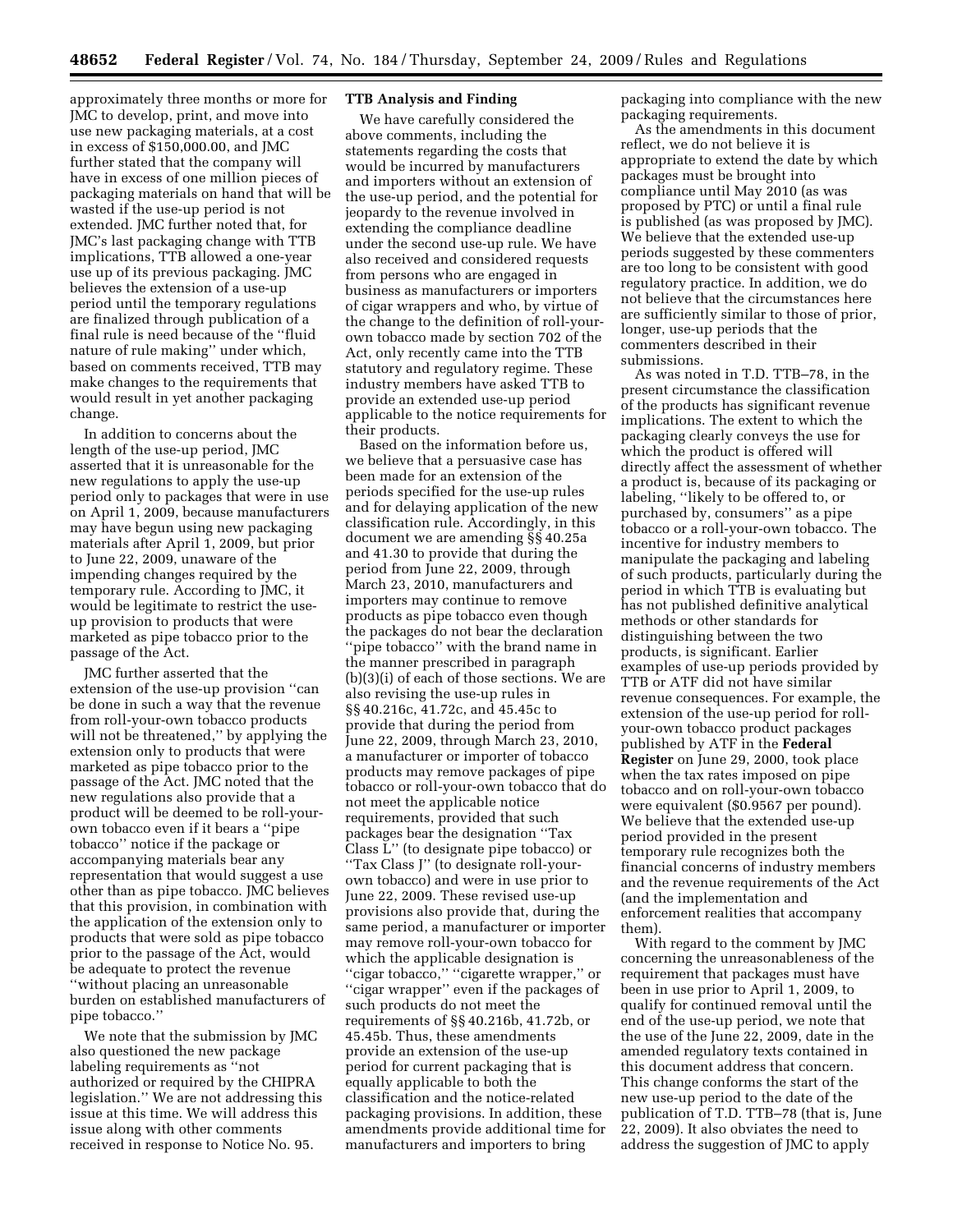the use-up provision only to products that were marketed as pipe tobacco prior to the passage of the Act.

Finally, we note that the temporary regulations adopted in T.D. TTB–78 contained two minor errors of omission, which this document corrects. Specifically, we are amending 27 CFR  $41.81(c)(6)$  and  $(7)$  to bring those provisions, which concern information on pipe tobacco and roll-your-own tobacco that importers must include on customs forms or in authorized electronic transmissions, into conformity with the amendments that T.D. TTB–78 made to the notice requirements for such products. In § 41.81(c)(6), we have removed the term ''Tax Class L'' as a designation for pipe tobacco. In  $\S 41.81(c)(7)$ , we have removed the term ''Tax Class J'' as a designation for roll-your-own tobacco and have added the other acceptable designations for roll-your-own tobacco: ''cigarette tobacco'', ''cigarette wrapper'', ''cigar tobacco'', or ''cigar wrapper''.

#### **Temporary Rule**

Based on the June 22, 2009, effective date of the package and notice provisions which are the subject of the regulatory changes contained in this document, and based on the need to extend the August 1, 2009, termination date of the use-up provisions and to delay application of the new classification rule as discussed above, TTB believes that it is necessary to adopt these regulatory changes immediately.

## **Public Participation**

To submit comments on this proposal, please refer to the notice of proposed rulemaking, Notice No. 99, published in the ''Proposed Rules'' section of this issue of the **Federal Register**.

You may view copies of all the CHIPRA-related rulemaking documents and any comments we receive about them within Docket No. TTB–2009– 0002 at *http://www.regulations.gov.* A direct link to this docket is posted on the TTB Web site at *http://www.ttb.gov/ tobacco/tobacco-rulemaking.shtml*  under Notice No. 99. You also may view copies of those rulemaking documents and comments by appointment at the TTB Information Resource Center, 1310 G Street, NW., Washington, DC 20220. Please call 202–453–2270 to make an appointment.

#### **Regulatory Flexibility Act**

We certify that this temporary rule will not have a significant economic impact on a substantial number of small entities. Accordingly, a regulatory

flexibility analysis is not required. The regulatory obligations and relevant collections of information which are the subject of this temporary rule derive directly from the Internal Revenue Code of 1986, as amended. Likewise, any secondary or incidental effects, and any reporting, recordkeeping, or other compliance burdens flow directly from the statute. Pursuant to 26 U.S.C. 7805(f), this temporary regulation will be submitted to the Chief Counsel for Advocacy of the Small Business Administration for comment on its impact on small businesses.

## **Paperwork Reduction Act**

TTB has provided estimates of the burden that the collection of information contained in these regulations imposes, and the estimated burden has been reviewed and approved by the Office of Management and Budget (OMB) in accordance with the Paperwork Reduction Act of 1995 (44 U.S.C. 3507) and assigned control number 1513–0101.

Under the Paperwork Reduction Act of 1995, an agency may not conduct or sponsor, and a person is not required to respond to, a collection of information unless it displays a valid OMB control number. Comments concerning suggestions for reducing the burden of the collections of information in this document should be directed to Mary A. Wood, Alcohol and Tobacco Tax and Trade Bureau, at any of these addresses:

• P.O. Box 14412, Washington, DC 20044–4412;

• 202–453–2686 (facsimile); or

• *formcomments@ttb.gov* (e-mail).

#### **Executive Order 12866**

This is not a significant regulatory action as defined in E.O. 12866. Therefore, it requires no regulatory assessment.

# **Inapplicability of Prior Notice and Comment and Delayed Effective Date Procedures**

Because this document makes necessary changes to regulatory provisions that are already in effect, and because these changes are needed immediately to avoid unintended negative consequences on industry members arising out of the existing regulations, it is found to be impracticable to issue this Treasury decision with notice and public procedure under 5 U.S.C. 553(b).

Pursuant to the provisions of 5 U.S.C.  $553(d)(2)$ , and  $(d)(3)$ , we are issuing these regulatory amendments without a delayed effective date. These amendments affect regulatory provisions that TTB adopted as an

interpretative rule implementing Public Law 111–3 as provided for in section 553(d)(2). TTB also has determined that good cause exists to provide industry members with immediate relief from the unintended consequences of the existing regulations, in accordance with section 553(d)(3).

#### **Drafting Information**

Amy R. Greenberg of the Regulations and Rulings Division, Alcohol and Tobacco Tax and Trade Bureau, drafted this document.

## **List of Subjects**

## *27 CFR Part 40*

Cigars and cigarettes, Claims, Electronic funds transfers, Excise taxes, Imports, Labeling, Packaging and containers, Reporting and recordkeeping requirements, Surety bonds, Tobacco.

## *27 CFR Part 41*

Cigars and cigarettes, Claims, Customs duties and inspection, Electronic funds transfers, Excise taxes, Imports, Labeling, Packaging and containers, Puerto Rico, Reporting and recordkeeping requirements, Surety bonds, Tobacco, Virgin Islands, Warehouses.

### *27 CFR Part 45*

Administrative practice and procedure, Authority delegations (Government agencies), Cigars and cigarettes, Excise taxes, Labeling, Packaging and containers, Reporting and recordkeeping requirements, Tobacco.

## **Amendments to the Regulations**

■ For the reasons set forth in the preamble, title 27, chapter I, of the Code of Federal Regulations is amended as follows:

# **PART 40—MANUFACTURE OF TOBACCO PRODUCTS, CIGARETTE PAPERS AND TUBES, AND PROCESSED TOBACCO**

■ 1. The authority citation for part 40 continues to read as follows:

**Authority:** 26 U.S.C. 5142, 5143, 5146, 5701–5705, 5711–5713, 5721–5723, 5731, 5741, 5751, 5753, 5761–5763, 6061, 6065, 6109, 6151, 6301, 6302, 6311, 6313, 6402, 6404, 6423, 6676, 6806, 7011, 7212, 7325, 7342, 7502, 7503, 7606, 7805; 31 U.S.C. 9301, 9303, 9304, 9306.

 $\blacksquare$  2. In § 40.25a, paragraph (b)(3) is amended by removing the words ''Any tobacco'' and adding, in their place, the words ''Subject to paragraph (b)(4) of this section, any tobacco'', and a new paragraph (b)(4) is added to read as follows: